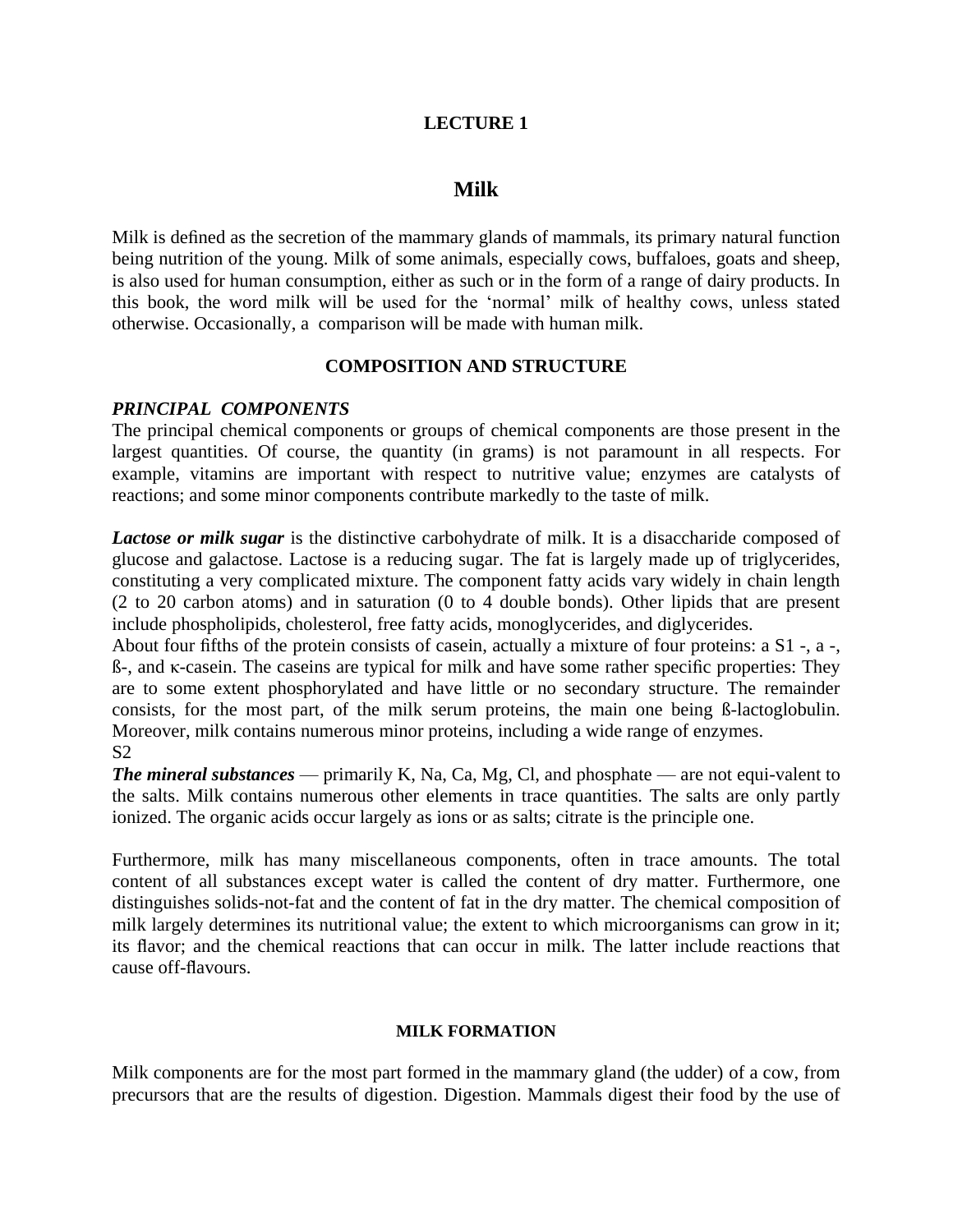enzymes to obtain simple, soluble, low-molar-mass components, especially monosaccharides; small peptides and amino acids; and fatty acids and monoglycerides.

These are taken up in the blood, together with other nutrients, such as various salts, glycerol, organic acids, etc. The substances are transported to all the organs in the body, including the mammary gland, to provide energy and building blocks (precursors) for metabolism, including the synthesis of proteins, lipids, etc.

In ruminants like the cow, considerable predigestion occurs by means of microbial fermentation, which occurs for the most part in the first stomach or rumen. The latter may be considered as a large and very complex bio-fermenter. It contains numerous bacteria that can digest cellulose, thereby breaking down plant cell walls, providing energy and liberating the cell contents. From cellulose and other carbohydrates, acetic, propionic, butyric and lactic acid are formed, which are taken up in the blood. The composition of the organic acid mixture depends on the composition of the feed. Proteins are broken down into amino acids. The rumen flora uses these to make proteins but can also synthesize amino acids from low-molar-mass nitrogenous components. Further on in the digestive tract the microbes are digested, liberating amino acids. Also, food lipids are hydrolyzed in the rumen and partly metabolized by the microorganisms. All these precursors can reach the mammary gland.

*Milk Synthesis*. The synthesis of milk components occurs for the greater part in the secretory cells of the mammary gland.

At the basal end precursors of milk components are taken up from the blood, and at the apical end milk components are secreted into the lumen. Proteins are formed in the endoplasmic reticulum and transported to the Golgi vesicles, in which most of the soluble milk components are collected. The vesicles grow in size while being transported through the cell and then open up to release their contents in the lumen. Triglycerides are synthesized in the cytoplasm, forming small globules, which grow while they are transported to the apical end of the cell. They become enrobed by the outer cell membrane (or plasmalemma) while being pinched off into the lumen. This type of secretion is called merocrine, which means that the cell remains intact.

*Fat globules***.** To a certain extent, milk is an oil-in-water emulsion. But the fat globules are more complicated than emulsion droplets. In particular, the surface layer or membrane of the fat globule is not an adsorption layer of one single substance but consists of many components; its structure is complicated. The dry mass of the membrane is about 2.5% of that of the fat. A small part of the lipids of milk is found outside the fat globules. At temperatures below 35°C, part of the fat in the globules can crystallize. Milk minus fat globules is called milk plasma, i.e., the liquid in which the fat globules float.

*Casein micelles* consist of water, protein, and salts. The protein is casein. Casein is present as a caseinate, which means that it binds cations, primarily calcium and magnesium. The other salts in the micelles occur as a calcium phosphate, varying somewhat in composition and also containing a small amount of citrate. This is often called colloidal phosphate. The whole may be called calcium-caseinate/calcium-phosphate complex. The casein micelles are not micelles in the colloid-chemical sense but just 'small particles.' The micelles have an open structure and, accordingly, contain much water, a few grams per gram of casein. Milk serum, i.e., the liquid in which the micelles are dispersed, is milk minus fat globules and casein micelles.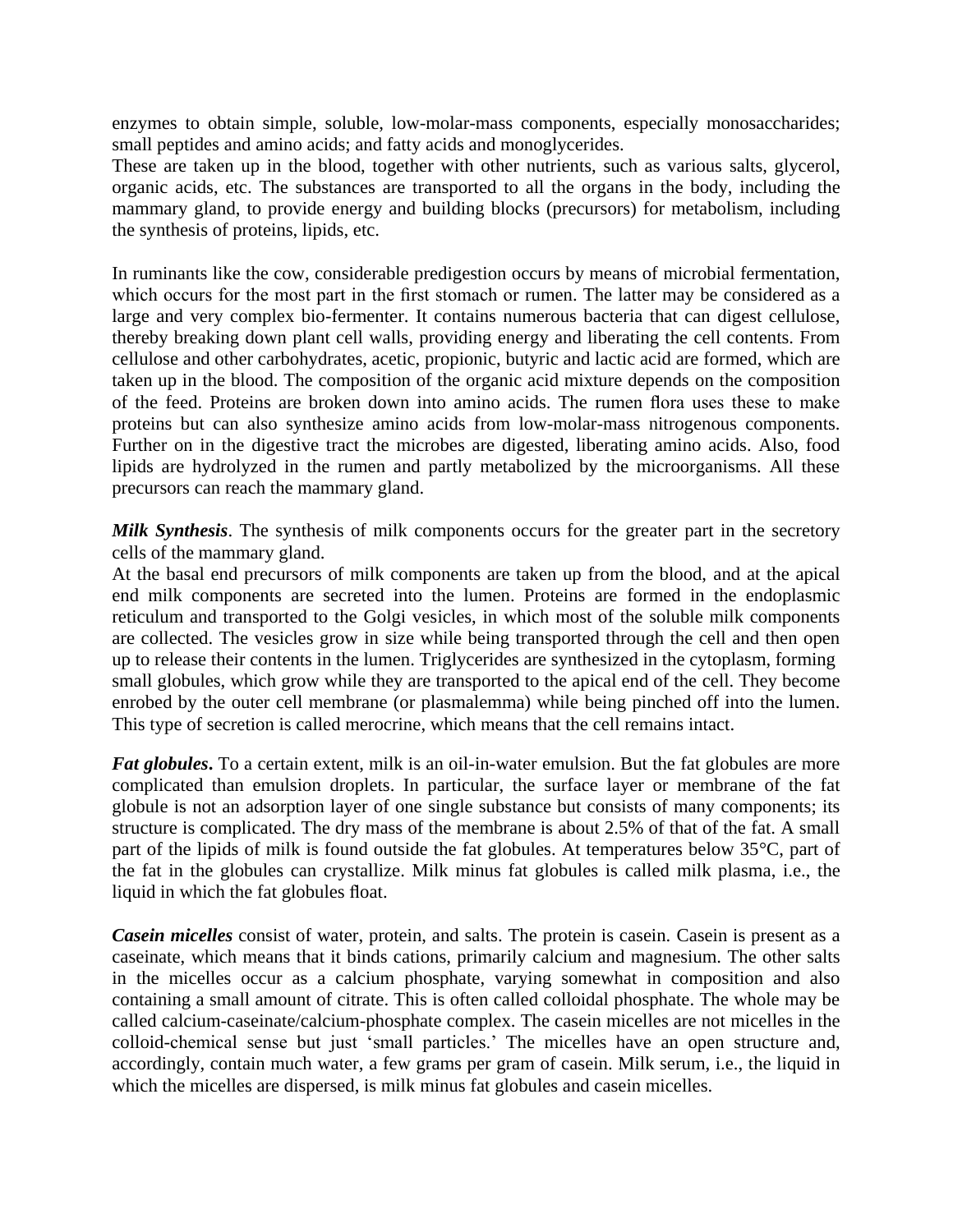*Serum proteins* are largely present in milk in molecular form or as very small aggregates.

*Lipoprotein particles*, sometimes called milk microsomes, vary in quantity and shape. Presumably, they consist of remnants of mammary secretory cell membranes. Few definitive data on lipoprotein particles have been published.

### **SOME PROPERTIES OF MILK**

#### *Milk as a solution*.

Milk is a dilute aqueous solution and behaves accordingly. Because the dielectric constant is almost as high as that of pure water, polar substances dissolve well in milk and salts tend to dissociate (although this dissociation is not complete). The ionic strength of the solution is about 0.073 M. The pH of milk is about 6.7 at room temperature. The viscosity is low,

about twice that of water, which means that milk can readily be mixed, even by convection currents resulting from small temperature fluctuations. The dissolved substances give milk an osmotic pressure of about 700 kPa (7 bar) and a freezing-point depression close to 0.53 K. The water activity is high, about 0.995. Milk density ( $\rho$ ) equals about 1029 kg· m at 20 $^{\circ}$ C; it varies especially with fat content.

### *Milk as a Dispersion*.

The fat globules have a membrane, which acts as a kind of barrier between the plasma and the core lipids. The membrane also protects the globules against coalescence. The various particles can be separated from the rest. The fat globules can be concentrated in a simple way by creaming, which either occurs due to gravity or — more efficiently — is induced by centrifugation. In this way cream and skim milk are obtained. Skim milk is not identical to milk plasma, though quite similar, because it still contains some small fat globules. Cream can be churned, leading to butter and buttermilk; the latter is rather similar in composition to skim milk. Likewise, casein micelles can be concentrated and separated from milk, for instance, by membrane filtration. The solution passing through the membrane is then quite similar to milk serum. If the pores in the membrane are very small, also the serum proteins are retained. When adding rennet enzyme to milk, as is done in cheese making, the casein micelles start to aggregate, forming a gel; when cutting the gel into pieces, these contract, expelling whey. Whey is also similar to milk serum but not quite, because it contains some of the fat globules and part of the κ-casein split off by the enzyme. Casein also aggregates and forms a gel when the pH of the milk is lowered to about 4.6.

Moreover, water can be removed from milk by evaporation. Altogether, a range of liquid milk products of various compositions can be made.

*Flavor.* The flavor of fresh milk is fairly bland. The lactose produces some sweetness and the salts some saltiness. Several small molecules present in very small quantities also contribute to flavor. The fat globules are responsible for the creaminess of whole milk.